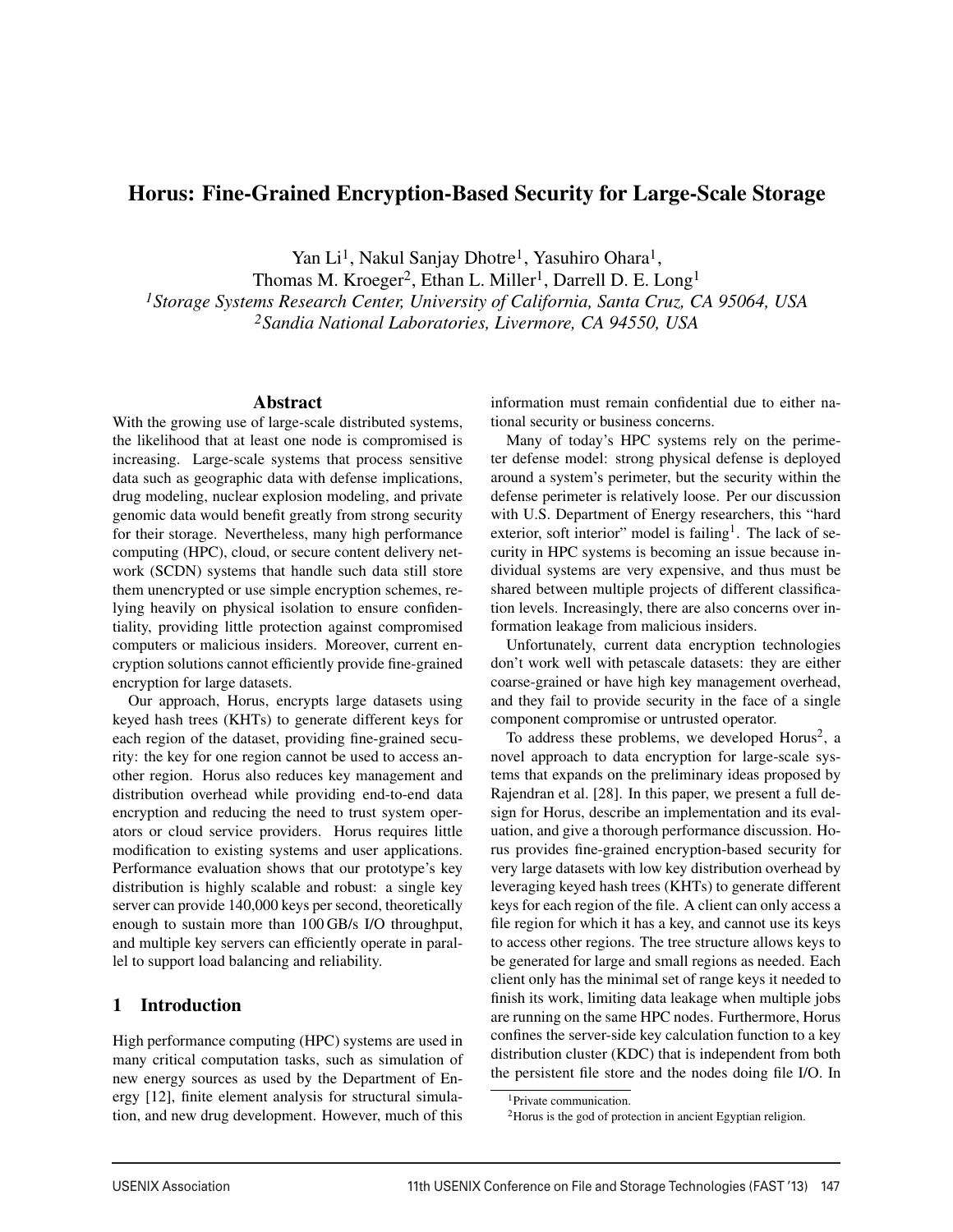this arrangement, the root key for a file's KHT is stored encrypted in the file system, and only the KDC sees the root key; the computation nodes only receive the keys they require. Thus, a single compromised node can only reveal data it can access; data from the rest of the file remains safe. Deployment of Horus is straightforward because only small changes are needed to existing systems: Horus can be integrated into an existing file system or used as an encryption layer in existing middleware systems.

This paper presents first describes the design of Horus. We then discuss the implementation of our prototype system. Our evaluation of the prototype shows high performance and scalability: one key distribution server was able to provide 140,000 keys per second, sufficient to sustain more than 100 GB/s I/O throughput. In the BTIO Class C benchmark, Horus write performed much better than the traditional fine-grained encryption mode and was only 6.9% slower than the theoretical AES encryption speed upper bound.

## 2 Background

A typical HPC architecture [14, 8] includes a large number of compute nodes, a relatively small number of special purpose servers, e.g., metadata servers (MDS) and I/O nodes, and a separate dedicated storage system, as shown in Figure 1. Large parallel file systems such as Lustre [7], PFS [36], Ceph [35], Hadoop [32], and GPFS [30] decouple data control and data access paths, allowing management and security decisions to be centralized in a small metadata cluster. However, few (if any) HPC file systems implement any security beyond the use of POSIX-style permissions to restrict access to files. Moreover, existing systems that rely upon the MDS or the I/O node to provide security via capabilities must place complete trust in those nodes.

The low level of security in HPC systems raises the following issues:

- 1. HPC systems are often shared among applications because they are very expensive to build and run. Most HPC compute nodes are running processes as the root user, making stealing information from other tasks or previous tasks from the same node very easy.
- 2. Without encryption, all storage media must be carefully tagged, guarded, and tracked; losing media can mean data leakage. The management cost can be very high for large datasets. For HPC applications running in the cloud, tracking all storage media is impossible.



Figure 1: A simplified HPC model. There are many compute nodes with separate dedicated storage connected via a network. The system typically includes a number of special nodes, such as I/O nodes and/or MDS. The Horus key distribution servers are shown as independent nodes outside the cluster.

- 3. Encryption can be used to secure data on disk, but key management for petascale datasets is a huge burden. If the data owner needs fine-grained security and encrypts a dataset of 1 TB using a unique key for each 4 KB data block, there will be more than 268 million keys to store, track, and distribute. If each key is 256 bits, those keys will take 8 GB to store, and will create a performance disaster during key distribution. We call this distributed-all-blockkey method the naïve key distribution mode.
- 4. The "trust barrier": software, system operators, or cloud service providers need to be fully trusted. A compromised computer or a malicious insider can cause a great deal of damage, as exemplified by the leaked documents on WikiLeaks [6] and Google Gmail snooping scandal [23].
- 5. The rigid perimeter defense model limits the advancement of HPC and cloud computing technologies. Huge future computing tasks may need a cross-site, planetwise supercomputer that spans several data centers or institutions; the defense perimeter will be so huge that defending it will become very expensive or even impossible.
- 6. Prior studies have shown that adding local storage to compute nodes can improve an HPC system's performance by alleviating the checkpoint-restart overhead [14, 8]. However, concerns over exposing locally-stored sensitive data to other processes on the same compute node have hindered the adoption of this optimization technique, in part because of the insecurity of per-node local storage.

The last issue is looming larger, as HPC architectures look to node-local storage both for checkpointing and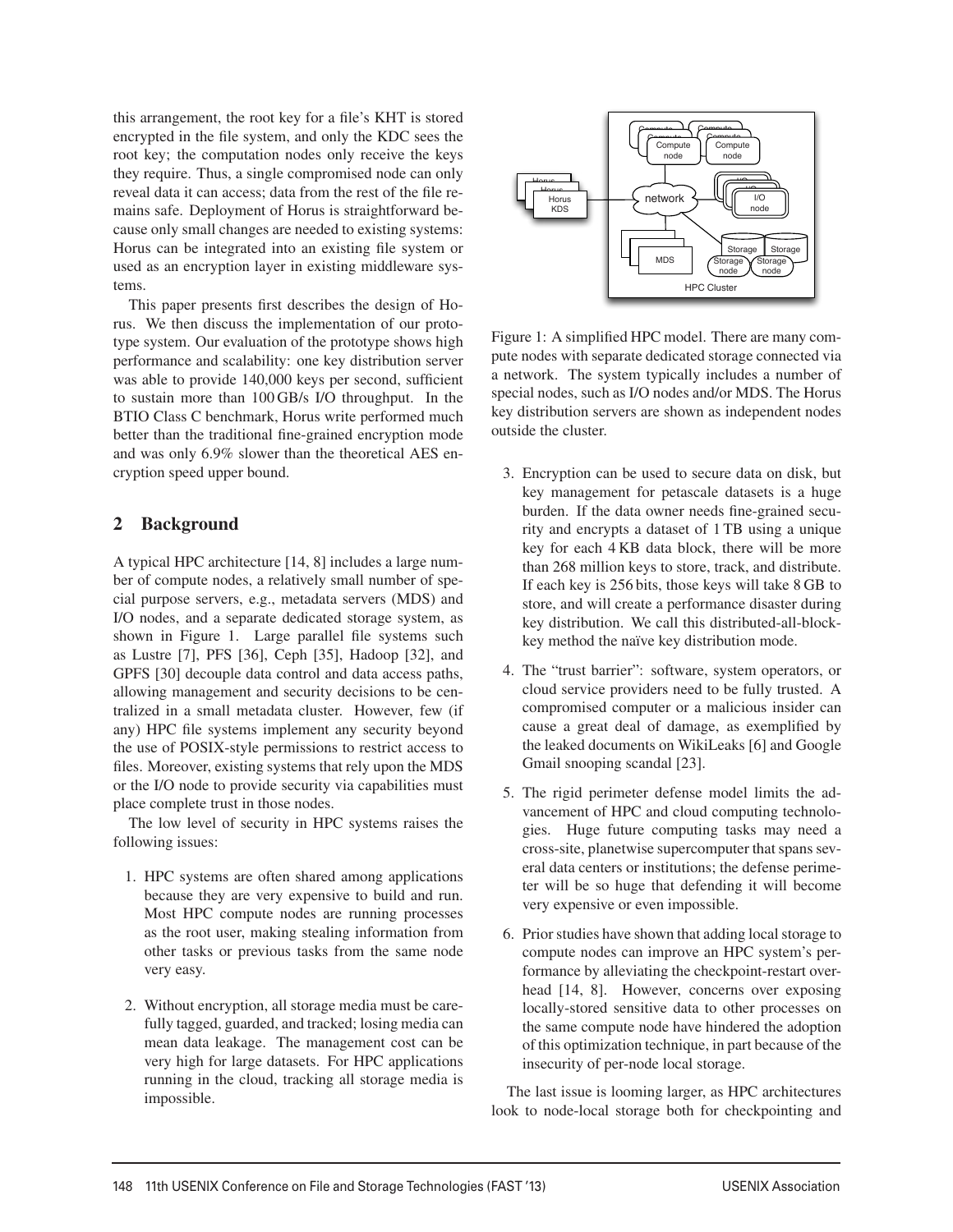overall integration of storage into the computing framework [10]. While this approach has the potential to greatly improve performance, it also poses a significant security risk, as data from prior computations may still be stored on a node's local storage, exposed to attacks by the currently-running computation.

Recently, there have been several attempts to provide greater security for HPC file systems. Maat [21] provides scalable authorization and authentication, albeit not data confidentiality, for the Ceph file system. Ceph breaks files up into *objects*, each of which is stored and accessed individually; the Maat protocol allows the restriction of access to individual objects on particular disks. However, permissions in Maat are granted at the file level, and Maat was explicitly designed to *limit* the number of unique capabilities, making it poorly suited for finegrained access control. Moreover, Maat only handles authorization—files handled by Maat are stored unencrypted. Thus, under Maat, a single malicious client can cache authorizations for an entire file, and a malicious insider can obtain data from stolen storage media since it is stored in the clear. There have also been attempts to integrate stronger security into MapReduce frameworks [17], but they are primarily limited to network authentication protocols and encrypting data transfers, and do not support storing encrypted data on disk. Airavat [18] further confines computations on data in the MapReduce framework, but still operates on data stored in the clear on storage nodes.

Actual encryption of portions of HPC files was proposed by Banachowski, et al. [5]. However, the approach they proposed requires one entry in an s-node (security node) for each region to be separately secured; this approach requires too much storage and key distribution overhead for a file in which each 4 KB block must be encrypted by a separate key with a separate set of permissions. Moreover, their approach restricts access by user; we want to dynamically restrict access by client as well.

Cloud service providers are also providing primitive encryption for HPC applications, such as Amazon's server-side [2] and client-side encryption [3]. However, with server-side encryption, the data owner must fully trust the service provider, and all data blocks can be decrypted by one master key, which provides a single point of compromise. With client-side encryption, data owners must do their own key management, which can be a huge burden as described above.

While strong security is rare in HPC file systems, there are many approaches to providing strong security for smaller-scale file systems. Systems such as Cepheus [16], SNAD [25], and Plutus [19] all facilitate encryption at the client in a networked file system, preventing the compromise of a disk from leaking confidential data. All use *lockboxes* to secure a symmetric data encryption key common to all users by encrypting the symmetric key with each user's key, and storing one lockbox per user. The symmetric encryption key can be generated per-file or per-block; per-file keys are more efficient, but allow a malicious client to read an entire file with just one key. Aguilera, et al. [1] introduced a capability-based approach that allows access to be granted to ranges rather than simple blocks, but it does not scale well to fine-grained protection of terabyte-scale files because of the overhead of key storage and capability distribution.

Rajendran et al. [28] described an initial design for Horus, which uses a keyed hash tree to generate keys for different block ranges of a large file. When a cryptographically strong hash function is used with the KHT, the properties of a KHT guarantee that deriving lower level keys *within* the range covered by a higher level key is easy, but it's mathematically "difficult" to derive any key for a region *outside* that range. Hash trees have long been used for authentication [24] and integrity checking [22, 33]. There are methods using hash trees to reduce the storage requirements for key management, as described by Fiat and Noar [15] and Chan and Chan [11], who also describe a contributory key agreement protocol based on Diffie-Hellman key exchange [13] and a computational number theoretic approach based on the Chinese Remainder theorem. Even though these methods are targeted at reducing the number of keys in a multicast group environment, they still assume too many keys to be stored at each node and too many key negotiation messages between nodes for a petascale storage system consisting of millions of file blocks stored on thousands of disks. Instead, we need a scalable method that allows a client to generate all the required keys from a single key through local computations without the need for contributory data from other nodes.

# 3 System Design

Horus employs a simple client-server model, where the client requests the needed keys from a key distribution server (KDS) and uses the keys returned by the KDS to encrypt/decrypt each block of the data. Given the *root key* and the access location for the file, anyone can calculate the *leaf key* that is actually used to encrypt/decrypt the file. Theoretically, the KDS can be located at any part of the current HPC architecture (i.e., I/O node, storage node, MDS, and even one of the compute nodes in Figure 1). Alternatively, it can be placed independently, or can be clustered as a key distribution cluster (KDC). The client function can be implemented as a part of the file system, a part of a system library such as HDF5 [34], an independent dynamically linked library, or a software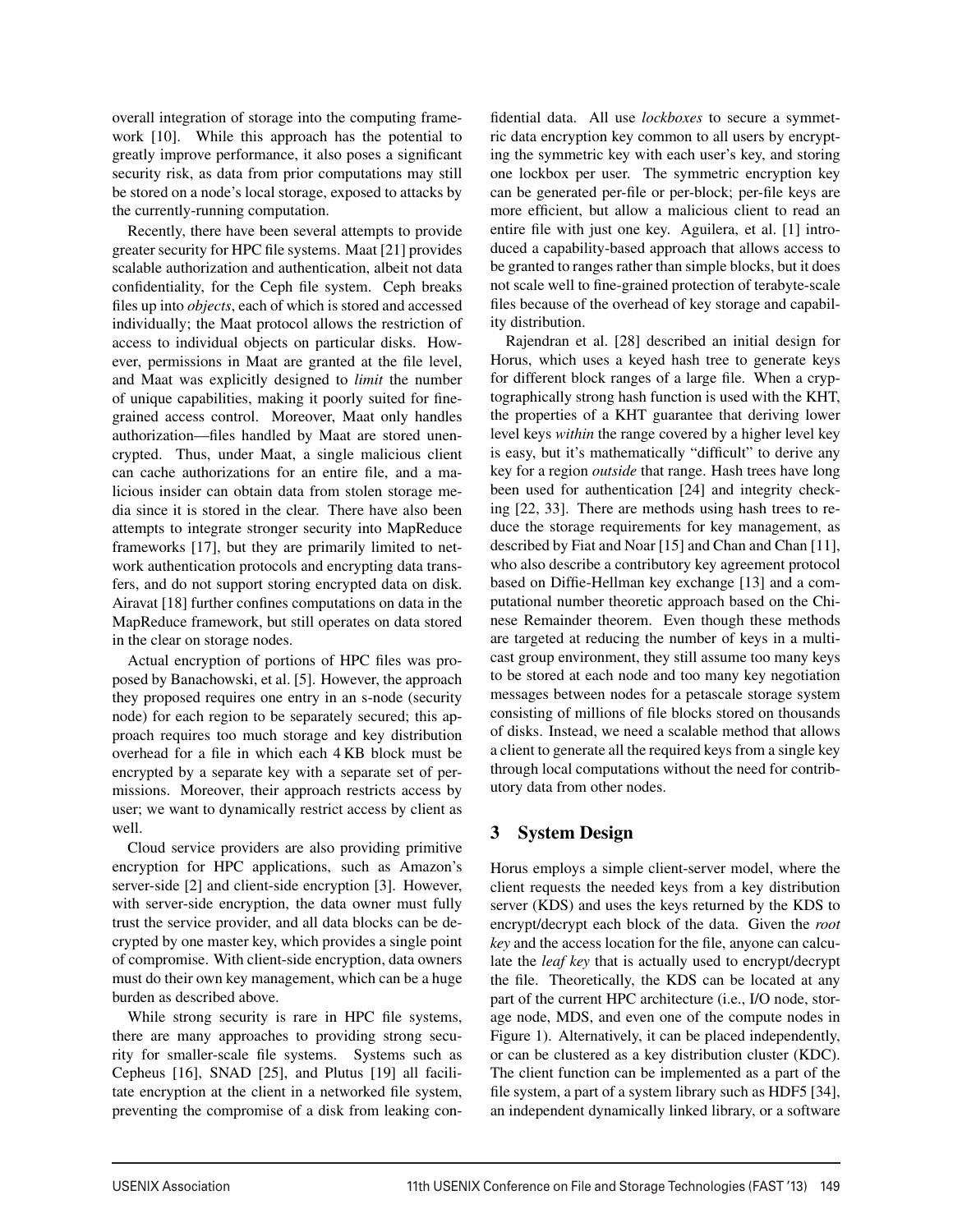

Figure 2: Basic keyed hash tree design [28]. Keys at lower levels of the tree control smaller regions of the file. The leaf nodes (shaded) are the keys for individual file blocks. While all regions at a given level are nominally the same size, the region with  $K_{1,1}$  is truncated because it is at the end of the file.

module incorporated in each application software, either on the compute node or on the I/O node.

For SCDN, encrypted data and KHT root keys, which are secured in lockboxes, can be stored in a cloud storage service, while the KDC is operated separately by the data owner. Clients who need to access the data can query the KDC to get the proper range keys. This approach reduces the burden of trust on the storage service provider.

For applications that run on nodes in the cloud, the owner still must trust the service provider, who, theoretically, can commandeer all of the client nodes to collect all the range keys. However, the need to trust *every* administrator of the provider is lifted; in practice, it's generally more secure to trust Amazon or Google as a company than to trust individual Amazon or Google employees. Moreover, these properties enable efficient and simple security designs, with a higher barrier to intrusions.

#### 3.1 Key calculation

Horus uses KHTs to derive unique encryption keys for individual blocks from a per-file root key  $K_R$ ; the root key is the only key that need be permanently stored. The "block" size at each level of the KHT is a fixed size, with block size decreasing at lower levels of the tree. The keys at the leaf nodes of the KHT, called the *leaf keys*, are each used to encrypt individual data blocks; keys higher in the tree, from which the lower-level keys can be derived, are used to control access to larger regions of the file. A schematic view of a sample KHT is shown in Figure 2.

While  $K_R$  must be stored, the key for region  $y$  at level  $x \geq 0$  is calculated by

$$
K_{x,y} = KH(K_{parent}, x||y)
$$

where  $K_{parent}$  is the key for  $K_{x,y}$ 's parent region,  $KH(K,M)$  is a keyed hash function of any text *M* with

| <b>Require:</b> $0 \leq start < end < d$    |
|---------------------------------------------|
| 1: for $x \leftarrow start + 1$ to end do   |
| 2: $y \leftarrow  b/bs_x $                  |
| $k \leftarrow$ keyed_hash $(k, x  y)$<br>3: |
| $41$ end for                                |
| 5. return $k$                               |

Figure 3: Algorithm to calculate a range encryption key. The caller provides the starting region key *k*, the byte offset *b*, the *start* and *end* levels, and block sizes *bs*<sub>0</sub>,...,*bs*<sub>*d*−1</sub>, where *d* is the number of levels in the tree, including the root key and leaf nodes (at level  $d-1$ ). If the end level is  $d-1$ , the resulting key may be used for data encryption.

key  $K$ , and  $\parallel$  is the bit-string concatenation operator. Using the message *x*||*y* to generate each key ensures that each  $K_{x,y}$  generated is unique, and using  $K_{parent}$  as the key ensures that anyone with the key for the parent region can generate keys for regions or blocks below that point in the tree. For example in Figure 2,  $K_{parent}$  for  $K_{2,1}$  is  $K_{1,0}$ , so  $K_{2,1} = KH(K_{1,0}, 2||1)$ . To derive a leaf key from any key above it in the tree, this calculation can be applied recursively, as shown in Figure 3. It is important to note that, given  $K_{x,y}$ , it must be impossible to derive either  $K_{parent}$  or  $K_{x,y'}$ , for any  $y' \neq y$ . Any implementation of keyed hash that satisfies this condition can be used; the keyed hash function can be easily changed if weaknesses are found in a particular algorithm or if a particular algorithm has computational advantages.

In Horus, a client node can be given the keys for only the ranges that it needs to access, preventing it from decrypting any parts of the file outside its allowed region. For example, a client that needs access to blocks 1–3 of the file in Figure 2 would be given  $K_{3,1}$  and  $K_{2,1}$ ; the latter key would allow the client to derive  $K_{3,2}$  and  $K_{3,3}$ . If a different client must access the first 8 blocks of the file, it only needs to obtain  $K_{1,0}$ , from which it can derive  $K_{3,0},\ldots,K_{3,7}$ . Both  $K_{2,1}$  and  $K_{1,0}$  can be used to generate the *same* value for  $K_{3,2}$ .

The KHT can be adjusted to handle any level of granularity that is a multiple of the size of a single encryption block, even permitting branching factors that are not powers of 2. However, there is a tradeoff between having a smaller "branching factor"—the number of children of a node—and having a shorter tree with fewer levels. While fewer children per node provides finer granularity for aggregating the keys in upper nodes, it also results in longer key calculation times because the tree height of the KHT has to become deeper to support the same range for a given internal tree node, resulting in more hash calculations. For example, in Figure 2, where the minimum granularity of encryption is a 4 KB block,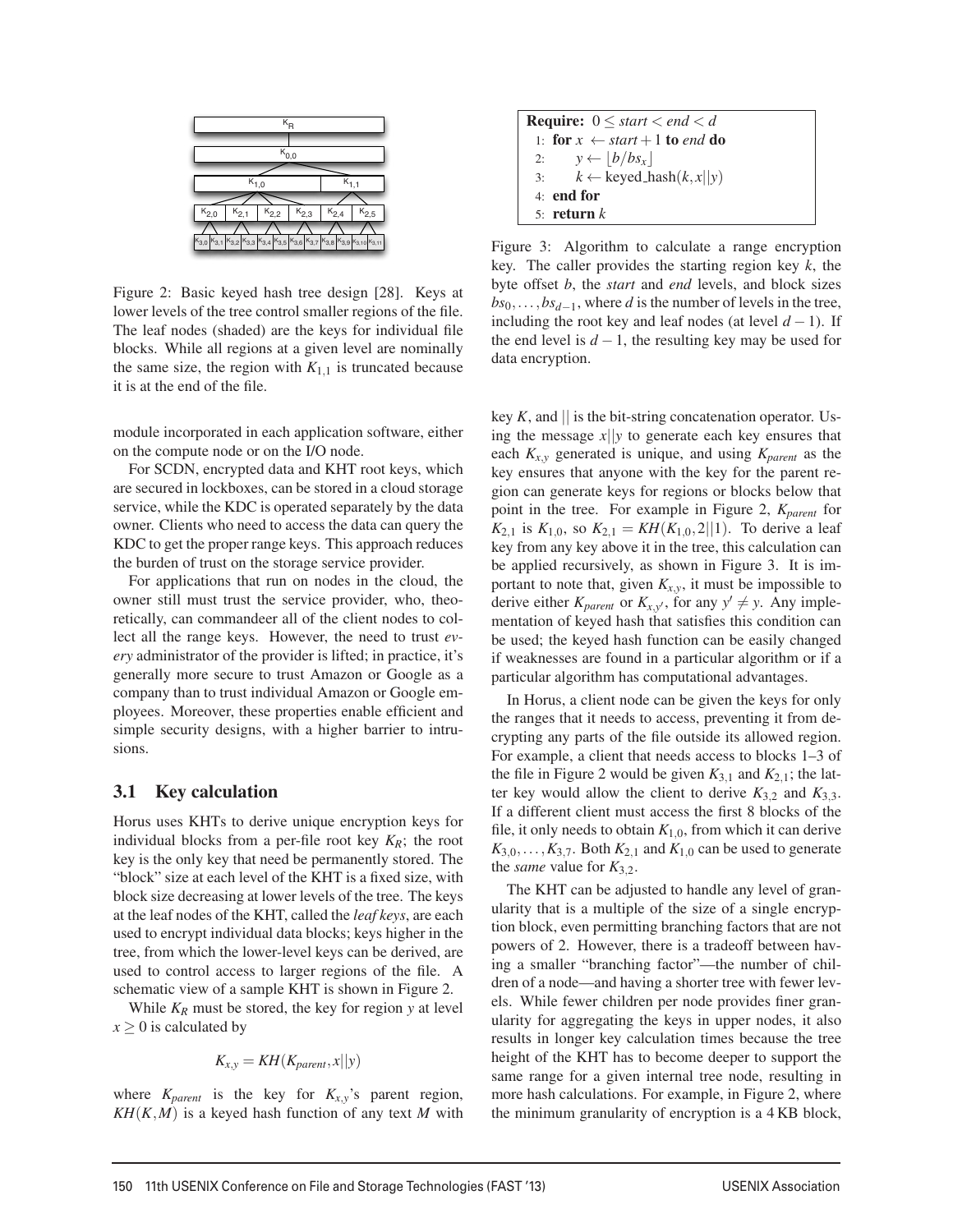level 0 of the tree only covers 64 KB; a node that wanted access to a 1 MB region would have to obtain 16 keys. For a terabyte-sized file, level 0 would contain 16 million keys. Instead, we expect that petabyte-scale file systems will have regions of 16 MB–1 GB at level 0 of the KHT, with branching factors of 4–8 for successively lower levels of the tree. The block size at the next lower level (child level) can be derived by dividing the block size of the level by the branch factor. With a level 0 block size of 1 GB and a reduction of 8 for each successive level, a KHT would require 5 additional levels between level 0 and the 4 KB leaf nodes. Since a keyed hash calculation on modern processors can be done in less than a microsecond, the small overhead for keyed hash calculation is reasonable, as we show in Section 5.

However, Horus need not use the same block size or tree depth for all files; instead, it can maintain a separate block size list and tree depth for each file. Assuming block sizes are always powers of two, the base block size  $(2^{B})$  and branching factor  $(2^{f_i})$  at each level of a KHT of depth *d* can be represented as  $\langle B, f_0, \ldots, f_{d-1} \rangle$ , where  $0 \le B \le 255$  and  $0 \le f_i - 1 \le 15$ , requiring just  $1 + (d - 1)$ 1)/2 bytes to describe the KHT.

Since files in petascale HPC file systems often expand dynamically, with multiple clients writing to locations past the original end of the file, Horus can generate a key for any region given the root key for the file. Horus can thus pre-calculate keys for regions that haven't yet been written, and ensure that any two nodes can arrive at the same value for a block key without exchanging information beyond the root key, enabling the calculation of encryption keys for each block independently and simultaneously using the same root key.

The idea of using a KHT to encrypt a large file [28] can be generalized to datasets in other forms. Horus leaf keys can be used to encrypt the smallest data unit, which can be an object, blocks of a large object or file system, a trunk, or one database record. For example, in our prototype implementation, Horus works on block level and encrypts each file block by using a unique leaf key; for systems that store data in the Hadoop Distributed File System (HDFS) [17], Horus can use the leaf keys to encrypt data trunks of 64 MB; for customers' credit card information stored in a database, Horus can encrypt each record by using a unique leaf key. Thus, Horus can work with a wide range of datasets regardless of their data layout and structure.

### 3.2 Key exchange protocol

We have designed our key exchange protocol so that Horus can be used in distributed parallel file systems that decouple the data control and the data access path, such as Ceph [35], Lustre [31], and PVFS2 [9]. In this way

 $A \to MDS$  :  $f, E_{KU_{KDS}}(K_R), E_{KU_A}(K_R), BS, P_0, P_1, ...$  (1)

| $C_i \rightarrow KDS$ : f       |                                                                              | (2)  |
|---------------------------------|------------------------------------------------------------------------------|------|
| $KDS \rightarrow MDS$ : $f.C_i$ |                                                                              | (3)  |
|                                 | $MDS \rightarrow KDS$ : $f, E_{KU_{KDS}}(K_R), BS, P_k$                      | (4)  |
| <b>KDS</b>                      | : $K_R \leftarrow E_{KR_{KDS}}[E_{KU_{KDS}}(K_R)]$                           | (5)  |
| <b>KDS</b>                      | : $\mathscr{C}_{C_i,f,x_i,y_i} \leftarrow E_{KU_{C_i}}[HKC(K_R,BS,x_i,y_i)]$ | (6)  |
|                                 | $KDS \to C_i$ : $f, \mathscr{C}_{C_i, f, x_i, y_i}$                          | (7)  |
|                                 | $C_i$ : $K_{f,x_i,y_i} \leftarrow E_{KR_{C_i}}(\mathscr{C}_{C_i,f,x_i,y_i})$ | (8)  |
|                                 |                                                                              |      |
| $C_i \rightarrow MDS$ : f       |                                                                              | (9)  |
| $MDS \rightarrow C_i$ : f, BS   |                                                                              | (10) |
|                                 | $C_i$ : $K_{d-1,*} \leftarrow HKC(K_{f,x_i,y_i}, BS, d-1,*)$                 | (11) |
|                                 | $C_i \rightarrow ST$ : data_request                                          | (12) |
|                                 | $ST \rightarrow C_i$ : encrypted_data                                        | (13) |

| $C_i$ : $E_{K_{f,d-1,*}}^{-1}$ (encrypted_data) | (14) |
|-------------------------------------------------|------|

| Notation                                      | Description                                |
|-----------------------------------------------|--------------------------------------------|
| A                                             | a user application.                        |
| $C_i$                                         | <i>i</i> -th compute node.                 |
| $\int$                                        | the file identity (e.g., file path).       |
| $E_k(D)$                                      | encrypted $D$ by using key $k$ .           |
| $E_{\nu}^{-1}$                                | decryption using key $k$ .                 |
| HKC                                           | the Horus key calculation operation.       |
| <b>MDS</b>                                    | a metadata server.                         |
| ST                                            | the storage of the file.                   |
| <b>KDS</b>                                    | a key distribution server.                 |
| $(KU_A, KR_A)$                                | the public/private key pair of $A$ .       |
| $(KU_{KDS}, KR_{KDS})$                        | the public/private key pair of KDS.        |
| d                                             | the length (depth) of KHT.                 |
| $BS = \langle bs_0, \ldots, bs_{d-1} \rangle$ | the block sizes for each KHT level.        |
| $P = (C_i, x_i, y_i)$                         | an access control (permission) entry       |
|                                               | allowing $C_i$ access to f over the range  |
|                                               | $\langle x_i, y_i \rangle$ .               |
| $K_R$                                         | the root key.                              |
| $K_{f,x_i,y_i}$                               | the range key for f at position $x_i, y_i$ |
| $\mathscr{C}_{C_i,f,x_i,y_i}$                 | range key armored for $C_i$                |
| $K_{f,d-1,*}$                                 | the leaf keys.                             |

Figure 4: An example sequence of the key exchange protocol. As an optimization, values that have already been transmitted need not be resent. For example, the KDS need not retrieve the armored *KR* on every request.

we can ensure that Horus can perform and scale well in parallel file systems as well as in file systems with simpler models. We denote the entity that manages files as MDS and the entity that stores the data as ST.

We explain the protocol sequence in Figure 4. The root key for a file  $K_R$  is normally stored using a lockbox [25, 19] protected by a user's public key  $KU_A$ . Rather than giving KDS the user's private key, however, applications are more likely to create a new  $K_R$  when a file  $f$  is created, and use the KDS's public key to protect the root key; thus, they would store  $K_R$  protected by both  $KU_{KDS}$ and *KUA*. The application must then prepare the Horus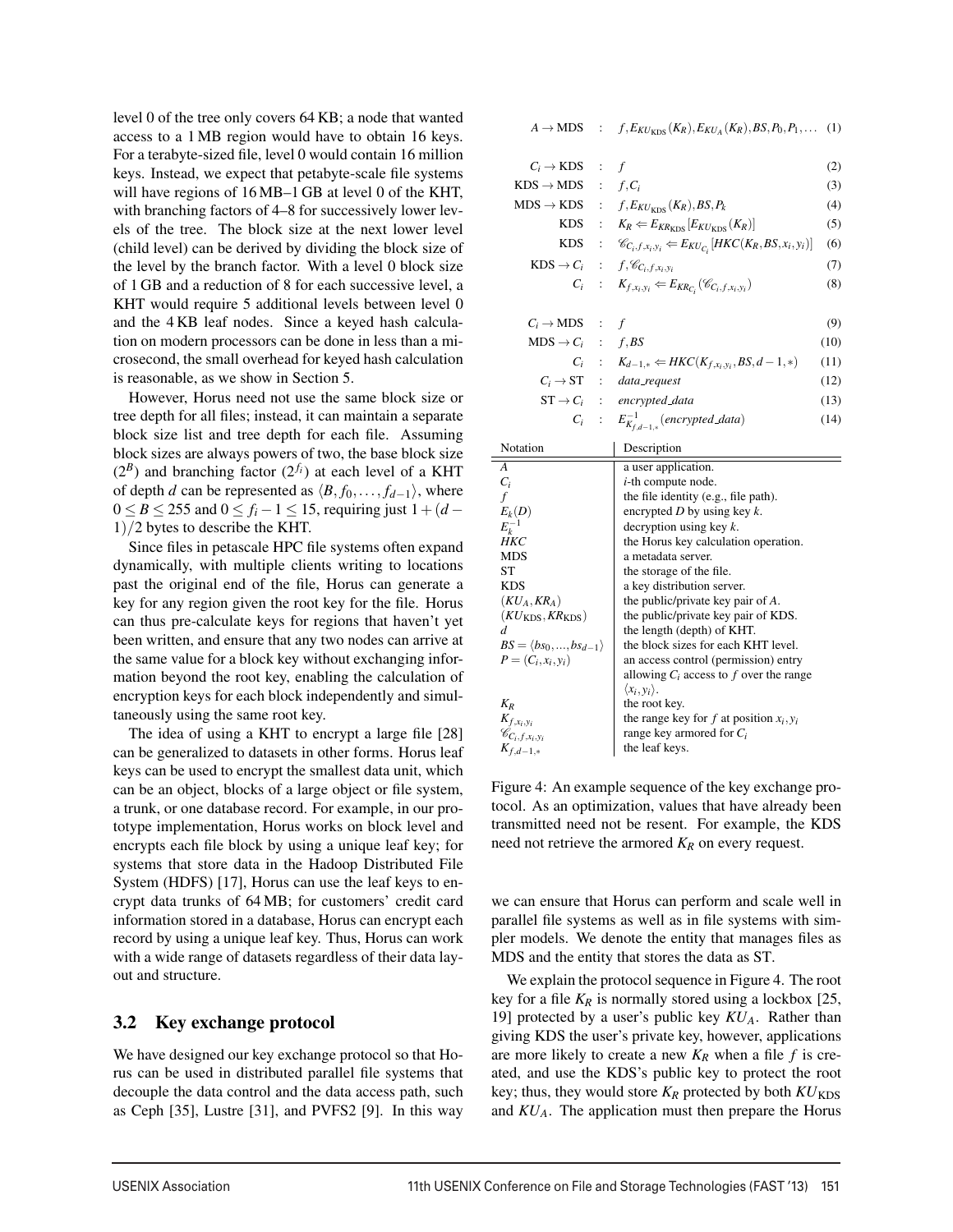configuration  $\langle E_{KU_{KDS}}(K_R), E_{KU_A}(K_R), BS, P_0, P_1, \ldots \rangle$  for file *f*. *BS* describes the KHT configuration for this file, and  $\langle P_0, P_1, \ldots \rangle$  is a set of permissions listing the allowable accesses to the file from a given process or node. The application stores this Horus configuration in a lockbox in the MDS ((1) in Figure 4). This way, though the MDS stores the root key  $K_R$ , only the KDS (and the user) can access the data in the clear. The KDS can access the lockbox and can obtain the clear  $K_R$  by decrypting with its own private key (*KR*<sub>KDS</sub>).

When a compute node  $C_i$  needs to access the file  $f$ , it requests from KDS the key for a range to which it has access (2). First, the KDS obtains the Horus configuration  $\langle E_{KU_{KDS}}(K_R), BS, P_0, P_1, \ldots \rangle$  for the file *f* from the MDS (3), (4). Next, the KDS tests if  $C_i$  is allowed to access the range by consulting the list of permissions  $\langle P_0, P_1, \ldots \rangle$ for  $C_i$ . If the client  $C_i$  is allowed, the key  $K_{f,x_i,y_i}$  is calculated by the KDS, using  $K_R$  and the KHT configuration *BS* (5), (6). The KDS returns the key  $K_{f,x_i,y_i}$  encrypted by the public key of  $C_i$  ( $\mathcal{C}_{C_i,f,x_i,y_i} = E_{KU_{C_i}}(K_{f,x_i,y_i})$ ) to  $C_i$ (7), so that only an authorized  $C_i$  that has the private key  $KR_{C_i}$  can decrypt the range key  $K_{f,x_i,y_i}$  (8), and then  $C_i$ can calculate the rest of the KHT tree down to the leaf keys (9)–(11). Alternatively, a per-node symmetric key known to the KDS and *Ci* can be used in place of the public/private key pair, similar to what is done in Kerberos [26].

The major advantage of this protocol is that the KDS is essentially stateless, and hence highly parallelizable and securable. The MDS has persistent copies of keys, but lacks the private keys to decrypt them. Also notice that the protocol is simple; most of the transactions are used to obtain the Horus configuration from the MDS and can be further simplifiied.

The communication between *A*, *C*, KDS, MDS, and ST must only be carried out after successful authentication. We do not provide authentication methods in this paper, relying instead on existing techniques. However, we anticipate that it might be possible to apply a stronger independent authentication mechanism, since the KDS can run independently from the other systems.

### 3.3 Protecting file root keys

The KHT root key of a file must be stored in the storage system, because we want the KDS to be stateless. File root keys in Horus must be protected carefully disclosure of a file root key compromises the entire file so, Horus uses lockboxes [25, 19] to secure file root keys. Lockboxes can use either symmetric key encryption or public key encryption to provide both confidentiality and integrity for the file root key; the usual tradeoff of speed (symmetric) against flexibility (public key) applies. Since the lockboxes are themselves encrypted

using a key unknown to either the MDS, the storage or the rest of the file system, the lockboxes may be stored in the file system, either as metadata or as files. If Horus is implemented as a client library as discussed in the following section, file key lockboxes could be stored in one of three ways: separate files, file system-based metadata such as extended attributes (a POSIX standard), or metadata in a format such as HDF5.

## 3.4 KDC design

Since the key management function in Horus is decoupled from other file system related metadata management functions, the function can be implemented as a set of processes running on one or more stateless KDS nodes, constructing an independent key distribution cluster (KDC). If the KDC becomes a bottleneck, it can be scaled out by adding more nodes.

In order to manage the encryption keys securely, the KDC must have access to the lockboxes and keys to decrypt the lockboxes, and must also have a mechanism for determining which clients need access to which parts of which files. The requirements for access to the lockboxes and the lockbox keys are straightforward: the KDC can obtain lockboxes from the MDS (as in the previous section), from files in the file system, or it can have them supplied by clients with key requests. Lockbox keys are then supplied by the creator or owner of the files.

Determining the access control permission for clients is similar and can be done either by a pre-determined policy model that is decided by a deterministic computation on the KDC, or by a configuration based model where explicit range requests from clients are tested against the settings retrieved from the MDS (protected in a lockbox).

The only information that must be shared in the KDC is lockboxes, lockbox keys and access control policy. Only access control policy requires synchronization, and it only requires synchronization if individual KDC nodes are unable to arrive at the same decision by independently running (potentially the same) code.

## 3.5 Client implementation

Ideally, the Horus client functions should be implemented in the client file system layer for performance and supporting existing applications transparently. In the real world, changing file system code may be difficult or expensive, therefore makeshift file system overlays, such as FUSE, may be used instead. When changing file system is infeasible, the functions can be integrated into applications directly.

In addition, users of file formats such as HDF5 may wish to apply Horus to some (or all) of the data sets, rather than applying it on a file block basis. Fortunately,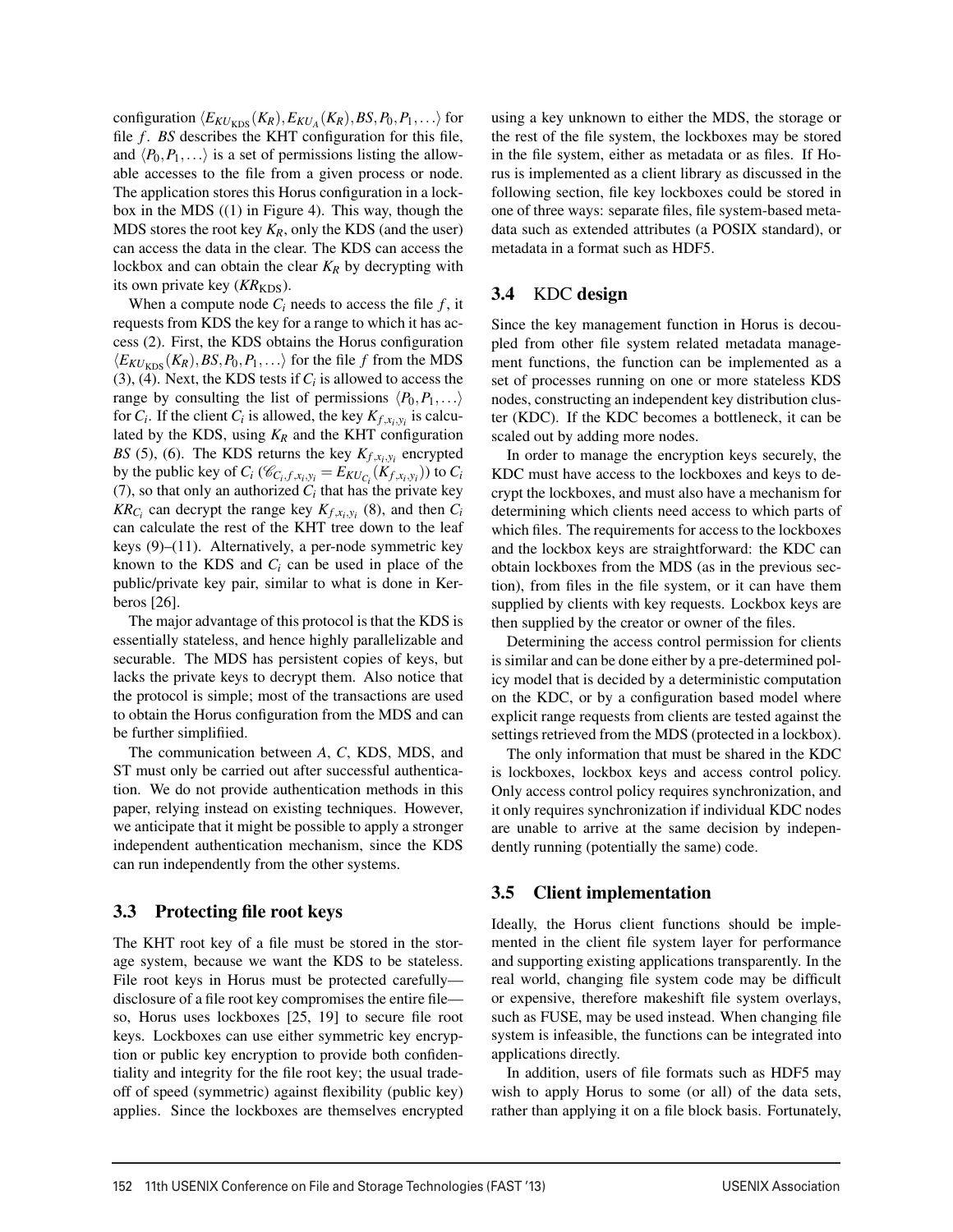Horus can easily be implemented as an encryption layer, since it only requires a mechanism for distributing keys to clients and support for encryption on the client. If Horus is layered on top of a file format library such as HDF5, Horus can use logical data set offsets rather than offsets in the actual file, potentially making ranges more contiguous and reducing the number of range keys that must be distributed to clients.

## 3.6 Key revocation

Keys may need to be revoked for reasons like security breaches or revoking user accounts, and the data that was encrypted by using those old keys needs to be reencrypted by using a new key. With Horus, those old keys can be range keys from a KHT. We don't need to revoke the whole KHT, instead we can allocate a new KHT for those ranges and keep a mark in the metadata, designating ranges of the data that should be accessed by using the new KHT. Many versions of KHTs can coexist. For systems where key revocation is infrequent, this design incurs little overhead and is simple to implement. But if the key revocation happens very often, the system may end up with too many KHTs. For such systems, extra rounds of garbage collection and re-encryption can be carried out periodically to bring the system back to full performance. A full discussion of key revocation is beyond the scope of this paper and will be addressed in future work.

## 4 Security Analysis

There are many possible attacks against sensitive data in large-scale storage systems; in this section, we show how Horus can help to thwart them. For those attacks that the current design of Horus can't stop, we outline possible ways to expand the design in the future.

Data in Horus is never stored in plaintext on a disk. Thus, even when a disk is subverted, it is impossible to obtain cleartext data from it. Without the necessary file root key to decrypt it, the data is unreadable, and there is no way to gain such a key from the disk other than unlocking the lockbox holding the key, which would require the appropriate private key.

In many systems, the metadata server must be trusted with the confidentiality of data stored in the file system. Horus removes this need and prevents the MDS from being able to expose data stored in a file system it manages by using lockboxes. Unless the MDS gains the key needed to open a lockbox, it cannot obtain a file's root key and is thus unable to generate any of the block keys.

While an MDS cannot expose data, however, it *can* execute a denial of service attack by refusing to provide a requested lockbox. Of course, the MDS could also refuse to provide location information for a file; in general, there is little that can be done to prevent a compromised MDS from denying access to files in *any* file system.

While the MDS cannot decrypt data stored on disk, clients *must* be able to do so in order to use the data. Thus, at least *some* clients need to be able to read and write data. The goal, then, is to ensure that clients can only access data they need, without allowing them to access other data in a file.

As noted above, each client is only given the keys that allow it to generate the block keys for data to which it has access. A client cannot derive the parent key for any keys it has and cannot "extend" a key to neighboring ranges at the same level, so it cannot "escape" out of the ranges for which it has keys. As long as a client is not given a private key to decrypt a lockbox and obtain a file's root key, it can only access the blocks for which it has been given range keys. This approach is particularly effective in large-scale HPC clusters with tens of thousands of nodes, each of which may only need access to 0.1% of the entire file. If a node in such a system is compromised, the intruder only gets a small fraction of the data; while revealing any data is harmful, 0.1% is typically far less dangerous than an entire file.

For read access to a disk, Horus reduces the need for an authentication mechanism because a client who reads the data cannot decrypt the data without having the corresponding key. For write access, however, Horus alone cannot prevent unauthorized clients from writing garbage into the storage disks. Actually preventing writes to files is outside the scope of Horus, though it could done by an authentication mechanism such as that in Maat [21]. Quotas [27] could also be adopted to prevent a client from writing to more storage space at a storage device than its allocated quota.

Although stored data is protected from disclosure, a subverted disk could fabricate data to provide to clients. There are several techniques for preventing this, including the use of cryptographic hashes encrypted with the block key along with the data [25] and public-key signature of the data blocks [19]. The latter approach is more secure, and may leverage techniques from the Plutus file system [19] to ensure that data is only written by authorized writers. However, writers in Plutus must generate a new block key when a block is written, and must then sign the root of the tree that contains that block. Since our approach uses only a single root key, the Plutus approach cannot verify that individual block keys are valid. However, it can be used by a writer to sign the hash for an individual block, though this may be too slow for use in an HPC system. Simply storing a cryptographic hash of the plaintext in a block along with the encrypted data itself is sufficient to ensure that only authorized clients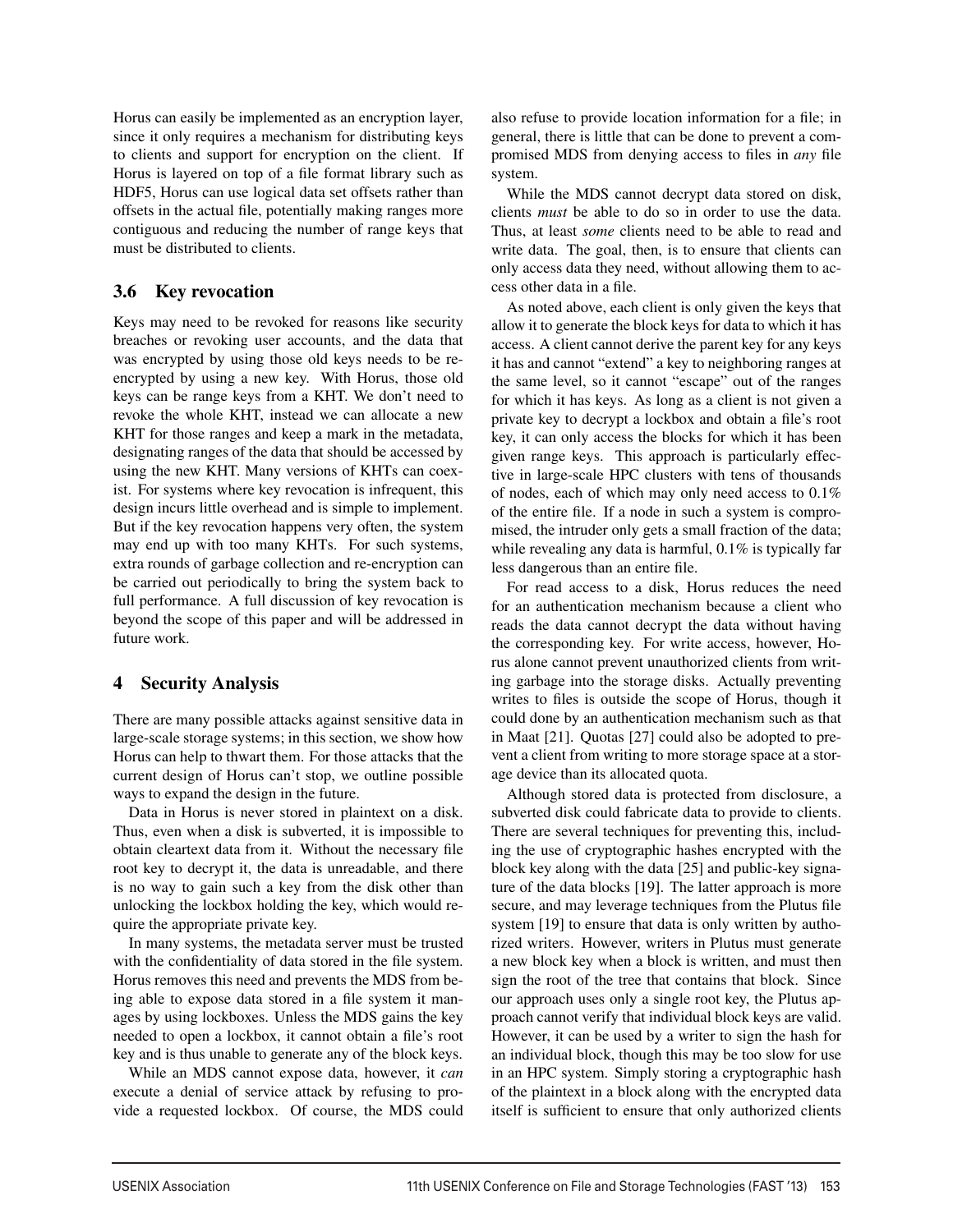have modified the data, though it cannot distinguish between readers and writers. It is also vulnerable to attacks in which a disk provides old versions of a data block; while systems such as SUNDR [22] guard against this, the high overhead of such systems, particularly for petabytes of data, make such a high level of security impractical for HPC.

Horus's ability to prevent disclosure to a subverted disk is particularly useful as non-volatile memory such as SSD is added to compute nodes [10, 14, 8]. Data stored locally can *only* be read with the appropriate range key; a hostile user cannot subvert node *X* to gain a key and subsequently use that key to read checkpoint data from the other nodes in the system. Thus, the safety of data stored on a local node depends only on preventing the leakage of keys on that node, not on the safety of other nodes. By securing data against local attacks on nearby nodes, Horus makes it safe to use local storage for checkpoint data and higher performance storage, even on systems where local processes have unfettered access to the entire node.

As in other encrypted file systems, data in Horus is vulnerable to threats such as brute-force attacks on ciphertext and weaknesses in encryption algorithms. Horus is also vulnerable to attacks that rely upon stolen keys; again, these attacks are common to all encrypted storage systems. However, Horus is more resistant to stolen keys than most file systems. Since the KDC is stateless, it can be restarted between computations or even run on different nodes, reducing the likelihood of key leakage and making it more secure than having the MDS manage key distribution [4]. Key distribution must also be done securely; however, there are many schemes such as Maat [21] and Kerberos [26] that can securely distribute keys to many clients. Moreover, if a small number of messages are compromised, yielding a few range keys, only a small amount of data is leaked.

### 5 Implementation and evaluation

We have implemented a prototype of Horus. The KDS is implemented as a multithreaded server process. The client is a portable library that intercepts POSIX I/O system calls. The Horus configuration is stored in file's extended attributes. The key exchange protocol is implemented using UDP. We used OpenSSL's SHA1 hash function as the keyed hash function. In our implementation the block size is fixed at 4 KB.

The following benchmarks were conducted on machines with the following setup: Intel $(R)$  Xeon $(R)$  CPU E5620 4-core at 2.40 GHz, RAM 24 GB, Seagate(R) Constellation.2 SATA hard drive, running Fedora 16 Linux in x86-64 mode using the Ext4 file system.



Figure 5: Performance evaluation of the KDS. A number of client threads requested leaf keys from one and two KDSes. It shows that one KDS sustains about 150 kQPS. The KHT settings were branch  $= 4$  and depth  $= 11$ . After about 275 kQPS network became the bottleneck.

### 5.1 Simple leaf key request

We first tested the raw performance of the KDS. We simulated multiple clients using multithreading from a single client node. The client threads request leaf keys from one or two KDSes.

Figure 5 shows the performance of requesting all 1,048,576 leaf keys necessary to access to the first 4 GB of a file, between a different number of client threads and KDSes. The figure shows that a single KDS can sustain around 140 thousand queries per second (kQPS) from 32 client threads. It should be noted that in this benchmark we wanted to saturate the KDS so the client did nothing other than sending key requests; real-world clients would request I/O in addition to requesting keys. With two KDSes, we achieved roughly 278 kQPS We also ran the benchmark with SHA1 calculation disabled in the KDS in order to measure the performance of pure network operations, and it showed that 278 kQPS is also roughly the peak that our test client can sustain. In all, it shows that one KDS can support about 140 kQPS. In real-world I/O, where we expect average block sizes to be around 1 MB, one KDS can theoretically sustain more than 100 GB/s I/O throughput. Our experiment also showed that the QPS performance increases nearly linearly with more KDSes, showing the high scalability of our Horus design.

## 5.2 KHT branch and depth

Figure 6 shows the performance on various KHT configurations, using a single client and two KDSes (unless otherwise noted). In this experiment, the client requests all the leaf keys of a 4 GB file.

In requesting a key from a KDS, the client has choices in the level of the key to request. If the lowest level key (leaf key) is requested, the KDS will calculate the KHT all the way down to the leaf key, and send the calculated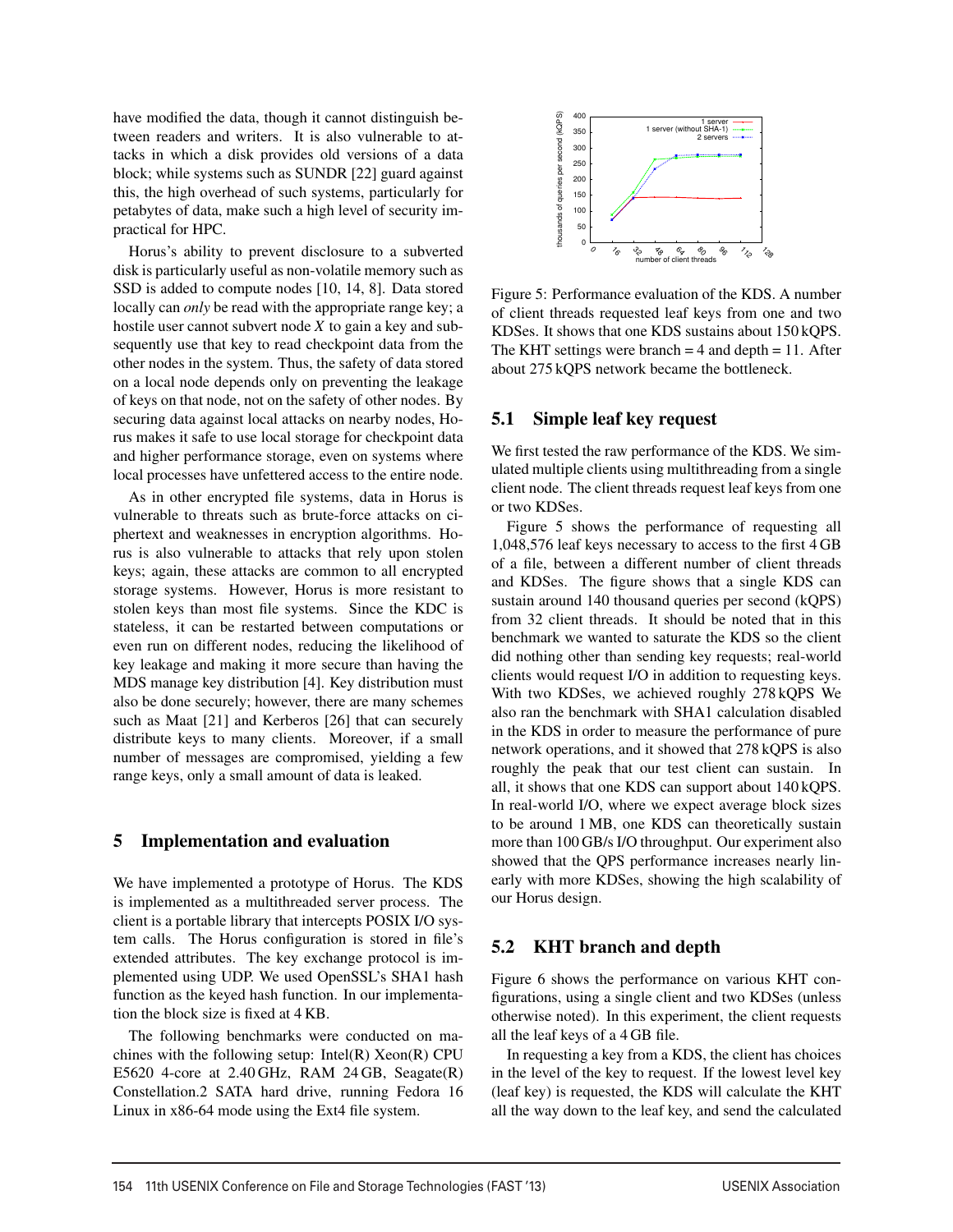

Figure 6: Performance evaluation on the number of keys calculated per seconds depending on the number of branch and depth in the KHT. The number of client threads is 64, and the number of server is 2.

| Reg. level | Branch | Depth  | # requested | # requested/thread | # calculated/thread | # calculated total |
|------------|--------|--------|-------------|--------------------|---------------------|--------------------|
| leaf       | *      | $\ast$ | 1.048.576   | 16.384             | 16,384              | 1,048,576          |
| 0          | 2      | 2      | 524,288     | 8,192              | 16,384              | 1,048,576          |
| $\theta$   | 2      |        | 262,144     | 4,096              | 16,384              | 1,048,576          |
| 0          | 2      | 6      | 32,768      | 512                | 16,384              | 1,048,576          |
| 0          | 2      | 11     | 1.024       | 16                 | 16,384              | 1,048,576          |
| 0          | 4      | 2      | 262,144     | 4,096              | 16,384              | 1,048,576          |
| 0          | 4      | 11     |             |                    | 1,048,576           | 1,048,576          |
| 0          | 6      | 11     |             |                    | 279,936             | 1,119,744          |
| 0          | 8      | 2      | 131,072     | 2.048              | 16,384              | 1,048,576          |
| 0          | 8      | 11     | 4           |                    | 262,144             | 1,048,576          |
| 4          | 8      | 6      | 131,072     | 2.048              | 16.384              | 1.048.576          |

Table 1: KHT configuration and number of keys to be requested and calculated. Number of clients threads = 64.

key back to the client. The client just receives the leaf key. If the highest level (level  $= 0$ ) key is requested, it means that the client is requesting a large portion of a file using just one key. The client will receive only a small number of keys, and must calculate for himself the KHT down to the leaf keys in order to actually encrypt/decrypt the file. Figure 6 shows the requests in (a) the lowest level, (b) the highest level, and (c) a middle level (4). 64 threads were used in both the KDS and the client. The number of keys to be requested and calculated were equally split among the client threads.

In the lowest level requests (Figure  $6(a)$ ), the performance does not change with the KHT depth or the number of branches, staying constant around 275 kQPS. This is strong performance, compared to common DNS server implementations, which start to drop requests when the requests exceed 50 kQPS [38]. When compared to the single KDS version with branch  $= 8$  at the bottom in the figure, whose performance degrades slightly depending on the KHT depth, it appears that the SHA1 calculation in the KDS is the performance bottleneck in the case of a single KDS (supporting the discussion in the previous section), and that adding another KDS resolved the bottleneck, justifying the cluster design in Section 3.4.

In the highest level requests (Figure  $6(b)$ ), the server

supplies the fewest keys, while the clients do the most calculation. Since there are many more clients than servers, this configuration supports the highest I/O performance by allowing the largest amount of I/O per server-supplied key.

This evaluation helps guide the selection of a Horus KHT configuration for different applications. The flexible configuration of Horus can balance the computation resources among the KDSes, the client, and the network, resulting in different performance. The combination of KHT branch, KHT depth, and the requesting level determines the number of keys calculated on the server, the number of keys exchanged in the network, and the number of keys calculated in the client. Table 1 summarizes the relationship between a KHT configuration and the number of keys. When the number of keys to be exchanged (# requested) is large, we put the key calculation burden on the KDS, and more network bandwidth is consumed. In contrast, if the number of keys to be exchanged in the network is small, a large number of keys must be calculated in the client locally, loading the client CPU.

Requesting keys at the leaf level puts all of the burden of key calculation on the KDS, resulting in relatively lower performance (Figure 6 (a)). If the highest level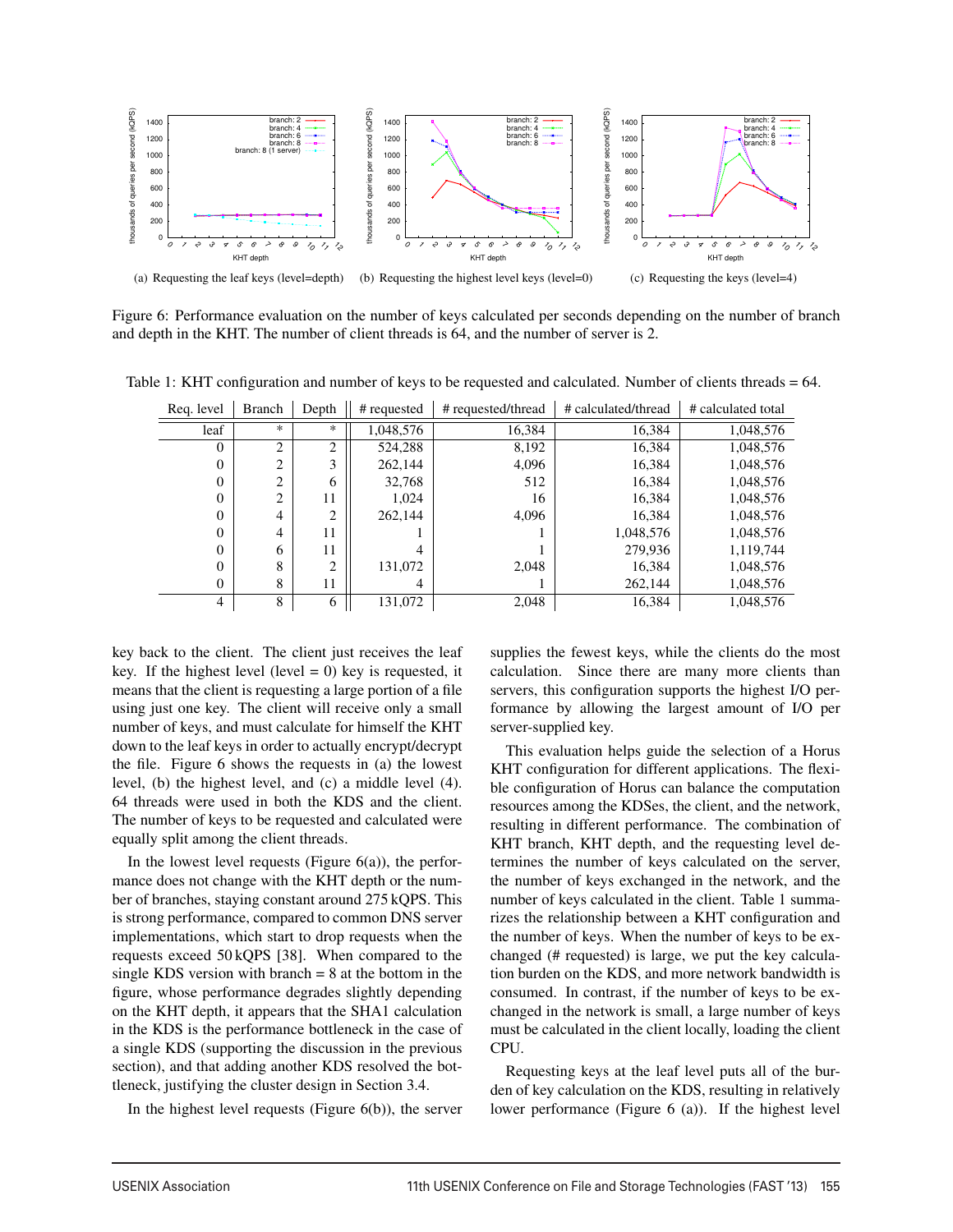keys are used, the number of requested keys decreases as the branch and the depth of KHT grow, as shown in Table 1. The same number of keys does not necessarily mean the same performance, e.g., request level  $= 0$ , branch = 2, depth = 3, and branch = 4, depth = 2, both in Table 1 and Figure 6 (b). When the number of key exchanges is too small to be equally split among the client threads, the performance drops because all of the processing tasks to exchange and to calculate the keys will be done in a single client thread, such as shown in the case of request level = 0, branch = 4, depth =  $11$ .

The branch and the depth determines the shape of the KHT, and in turn determines the granularity of security control. For example, requesting the highest 4 keys in the KHT configuration of branch  $= 6$  and depth  $= 11$ will result in the exposure of a slightly larger number of keys (1,119,744) than required (1,048,576), obtaining efficiency in network bandwidth by sacrificing a bit of security granularity.

Although there are many possible performance bottlenecks in each of the systems between the KDS and the client, the flexible configuration of Horus can balance the computation resources to avoid most of them. For example at request level  $= 0$ , branch  $= 8$ , and depth  $= 2$ , as shown in Table 1, the number of keys that will be exchanged in the network is 131,072, the number of keys exchanged per each client thread is 2,048, the number of keys that must be calculated in each of the client thread is 16,384, and 1,048,576 keys were calculated for the 4 GB file. With this KHT configuration, Horus can attain 1,416 kQPS in performance. We see similar performance in configurations that require a similar number of keys to process, such as requesting level  $= 4$ , branch  $=$ 8, and depth  $= 6$  (See in Figure 6(c), and also the entry in Table 1).

The spike in Figure 6(c) can be controlled by changing the requesting level; it will shift left or right when the request level changes. Notice that requesting level-4 keys in a KHT with depth less than 5 is equivalent to requesting the leaf keys.

### 5.3 Read/write performance

We evaluate the performance of the sequential read and write operations. We used the local ext4 file system for the emulation of a high performance distributed file system in this section, in order to not depend on the performance of a certain file system implementation.

Figure 7(a) illustrates the read performance of Horus. The read operation with AES-XTS decryption performed around 165 MB/s, as shown in the line labeled "ext4+AES read". In the best case of Horus labeled "Horus read", when only one aggregated range key was requested to cover the whole file, the performance was around 115 MB/s (for the 4 GB file). The overhead was mainly caused by the AES operation.

The lowest line in the figure labeled "Horus read w/o Aggr" shows the performance of the naïve mode, where the client requests one key and waits for the response for each block before reading, results at merely 12 MB/s. Comparatively, "Horus read" has a 533% performance improvement. The poor performance of the naïve mode can be improved by prefetching. When prefetching 64 keys in advance (labeled "Horus read w/o Aggr (prefetch)"), the performance was around 64 MB/s, still only half of the performance of Horus read. This shows the efficiency of Horus over current encryption solutions.

Figure 7(b) illustrates the performance for write operations. We suspect the fluctuation of the performance was caused by the distributed effect of caches. For writing, Horus write's performance was on par with non-Horus raw AES write operations in some cases, this is because the Horus overhead was negligible comparing to the slow write operation.

## 5.4 BTIO benchmark

Figure 8 shows the BTIO performance benchmark [37] (from NASA Parallel Benchmarks 3.3.1 using MPICH2- 1.4.1p1) that solves a block tridiagonal multi-partitioning problem. We used the Simple I/O mode and the PVFS2 version 2.8.2 file system on 16 nodes for both I/O and compute nodes. We used AES XTS mode for cryptography. AES requires 16-byte aligned blocks, but BTIO writes in some modes don't meet this requirement. Fixing this problem would require changing the BTIO code, but that would make our results incomparable to other published BTIO results. Therefore we didn't change any BTIO code and simply ignored AES errors for those modes.

Figure 8(a) and 8(b) shows the performance benchmark of BTIO Class B (Total written data: 1.7 GB) and C (6.8 GB), respectively. "PVFS2" is the BTIO runs on PVFS2 with no encryption, "AES" is with AES-XTS enabled, "Horus w/o Aggr" is the naïve version of encryption that requests all leaf keys from KDS, and "Horus" is the efficient version that requests only one aggregated range key and calculates the leaf key to be used by AES-XTS. Both "Horus w/o Aggr" and "Horus" include AES-XTS encryption/decryption.

The naïve "Horus w/o Aggr" version shows significant performance degradation. It indicates that 1) handling of many block keys is a significant burden, and 2) key distribution transactions required to request a number of block keys from KDS via network deteriorate the performance. Other simple methods that aim at strong security by managing different keys for blocks and em-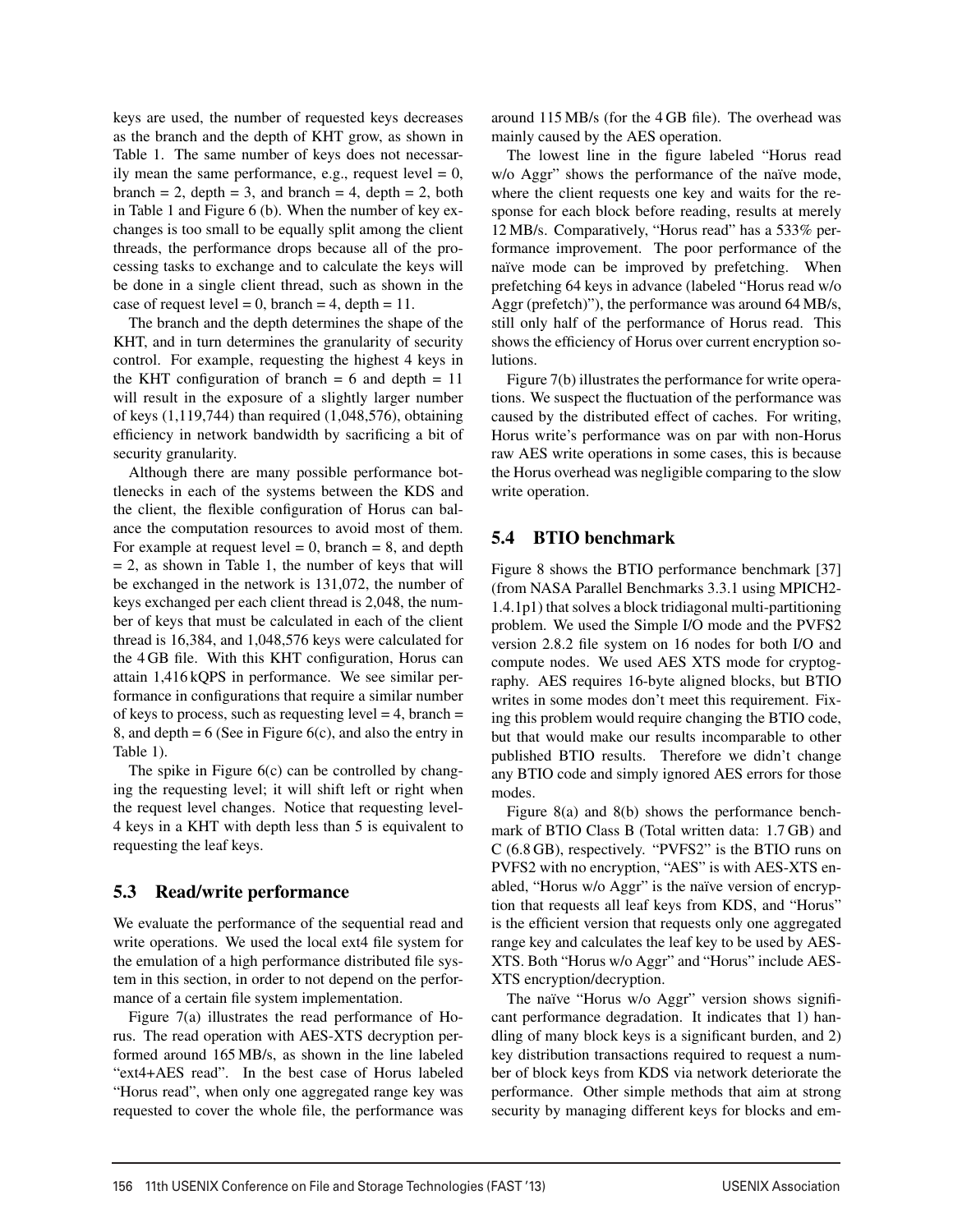

Figure 7: Performance of sequential read and write operations. A single client is requesting to a single KDS. Those "w/o Aggr" modes are included for comparison, showing the effect of disabling requesting aggregated range key but having to request every leaf block key (the naïve mode).



Figure 8: Performance results for NPB BTIO benchmark.

ploy a key management server have a tendency to show similar problems. In this naïve mode, the overhead can be as high as 16 MB/s (38%) in 16 processes in Class C.

In contrast, Horus mode did not show large performance degradation. The overhead was 2.14 MB/s (5.3%) in 16 processes and 5.36 MB/s (8.5%) in 49 processes in Class C.

### 5.5 IOR benchmark

We tested the I/O performance of Horus using the IOR [20], benchmark, a well-known I/O benchmark for HPC environments. We use IOR to generate sequential parallel I/O using MPI-IO. Table 2 shows parameters used for IOR benchmarking. On our cluster, we observed that PVFS2 had better write performance than read because of large RAM caches. AES encryption overhead varied from 20% to 50%.

For reads, Figure 9(a) shows that Horus has about 20% overhead in comparison to PVFS2+AES, when level 7 range (2 MB) keys are requested from KDS. Notice that

Table 2: Parameters used for IOR benchmark

| <b>Transfer Size</b>         | 4 MB                      |
|------------------------------|---------------------------|
| Data Read/Write per Process  | 64 MB                     |
| Number of Machines           | 16                        |
| Number of Processes          | 16, 32, 64, 128           |
| Range Key Level(Range)       | 6 (16 MB), 7 (2 MB), leaf |
|                              | (4KB)                     |
| <b>Encryption Block Size</b> | 4 K B                     |

this overhead is negligible when level 6 range (16 MB) keys are requested. Except for 128 processes, when the test clients were saturated, similar results can be seen in Figure 9(b) for write performance. For both reads and writes, we observed that picking the right request level is important and that the naïve approach of requesting only leaf keys from KDS drastically reduces performance. Overall, IOR benchmark results showed that Horus is highly scalable and had very little overhead even for fine-grained range keys.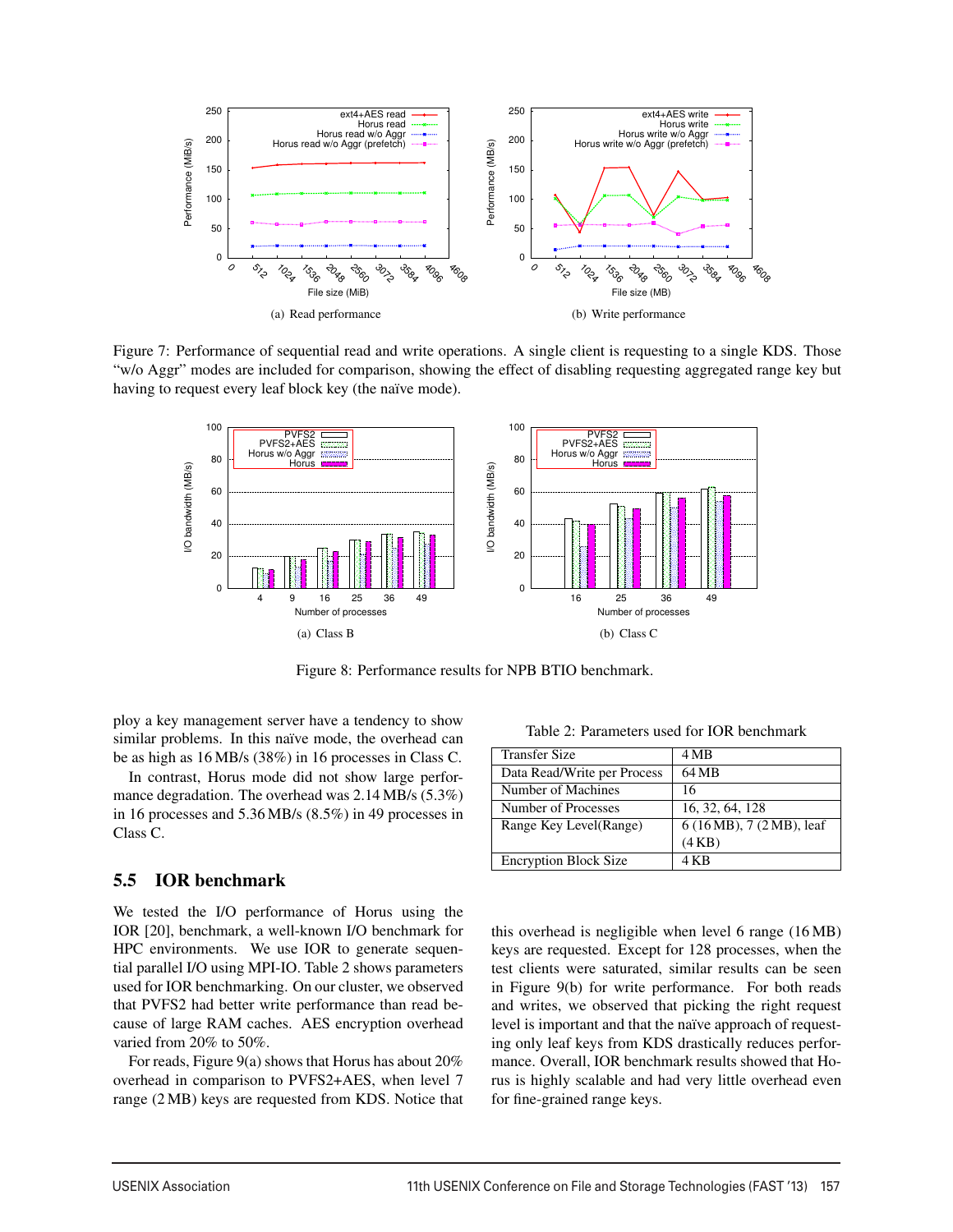

Figure 9: Performance results for IOR benchmark. AES encryption's overhead varied from 20% to 50%. Horus, when properly configured, accounts for overhead from nearly zero to about 20% (when the test clients were saturated).

#### 6 Conclusions and Future Work

Large-scale distributed storage systems need better security for HPC, cloud computing, and SCDN systems that need to store and process sensitive data. Our design, Horus, provides such fine-grained security, allowing each client to only access the range of data assigned to it and leaving it unable to read any other data even if the client or the storage system are compromised. By keeping the Horus KDC as an independent component outside the HPC system or the cloud, the need to trust the system operators or the cloud service provider is reduced, and the damage caused by malicious insiders is more easily contained. This design also simplifies the deployment of Horus because the changes to the existing system and applications is minimal. These features are especially useful for shared HPC systems, HPC applications running in the cloud, and SCDN systems deployed in the cloud.

The biggest limitation of Horus is perhaps the reliance on authentication to find the accessible ranges for each client. Also, HPC nodes are often homogeneous, perhaps allowing an intruder to gain access to a large number of nodes at the same time by using the same vulnerability, thus, gathering a lot of range keys. Horus uses encryption and unavoidably would cause performance degradation for HPC systems, but with the introduction of new hardware AES support [29], this problem is becoming less significant every day.

For the future, we believe that Horus can be leveraged to protect checkpoint data without excessively degrading the performance of scientific computation. The local storage that will be provided in compute nodes to accelerate checkpointing performance must also be protected to prevent other applications and node from accessing the checkpoint data. Since it is necessary to provide millions of different keys for different nodes and files, Horus's scalable key management and delegation capability are beneficial.

Horus can also be leveraged to protect data stored in HDFS [32] to enforce data security in Apache Hadoop based cloud computing environments. Data can be encrypted by using Horus before being loaded into HDFS. While starting a job, the Hadoop Job Tracker needs to submit a list of worker nodes and respective ranges of data each node will process to the KDC. Worker nodes can request keys from KDC to access the required data. In this manner access from every node is restricted to the portion of data that it needs to process. The Job Tracker has to be trusted to some degree, but the accessing policy can be enforced by KDC to limit the range/volume of data, improving security.

Our prototype implementation and performance evaluation have demonstrated that Horus is a versatile and light-weight encryption solution for very large-scale storage. The performance penalty of key distribution and KHT calculation is very low, compared with other competing encryption solutions. The performance overhead of Horus is small because KHTs provide an efficient way of managing and distributing a large number of encryption keys. Key distribution and computation is also highly parallelizable, making it ideal for use in large and high performance systems. By facilitating encryption in large-scale HPC storage, Horus can greatly improve storage security while imposing little penalty on file system access.

#### Acknowledgments

This research was supported in part by the National Science Foundation under awards IIP-0934401 and CCF-0937938, and the Department of Energy under Award number DE-FC02-10ER26017/DESC0005417. We would like to thank the industrial sponsors of the Storage Systems Research Center (SSRC), including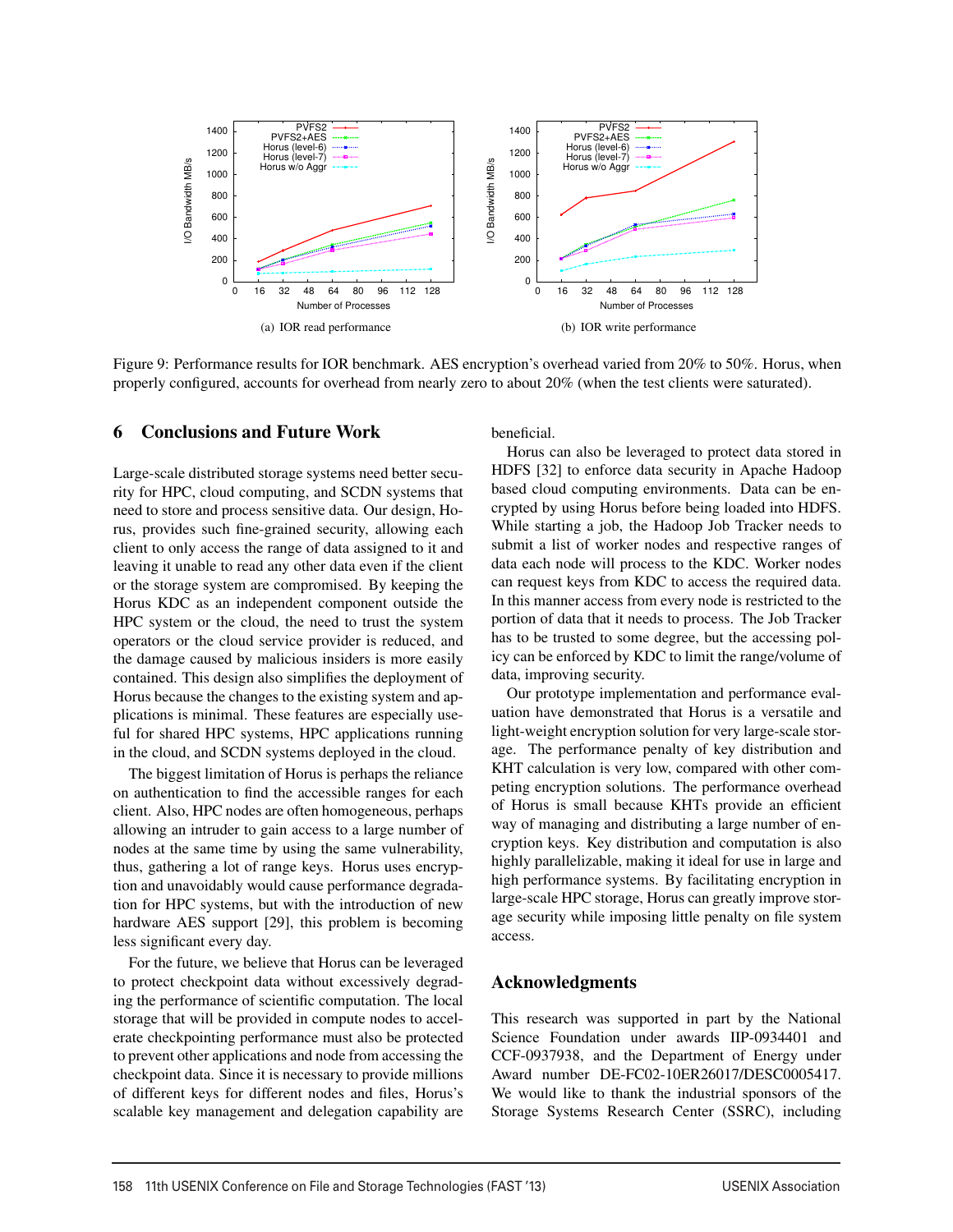EMC, Hewlett Packard Laboratories, Hitachi, Huawei, IBM Research, LSI, NetApp, Northrop Grumman, Permabit, and Samsung, for their generous support. We also thank the faculty and students of SSRC for their help and guidance, especially Arifa Nisar, Aleatha Parker-Wood, Christina Strong, Ian Adams, and Stephanie Jones for their valuable comments.

### References

- [1] M. K. Aguilera, M. Ji, M. Lillibridge, J. Mac-Cormick, E. Oertli, D. Andersen, M. Burrows, T. Mann, and C. A. Thekkath. Block-level security for network-attached disks. In *Proceedings of the 2nd USENIX Conference on File and Storage Technologies (FAST '03)*, pages 159–174, Mar. 2003.
- [2] Amazon Web Service. AWS: using serverside data encryption. http://docs. amazonwebservices.com/AmazonS3/latest/ dev/UsingServerSideEncryption.html.
- [3] Amazon Web Service. AWS client-side data encryption. http://aws.amazon.com/articles/ 2850096021478074, Apr. 2011.
- [4] R. Anane, S. Dhillon, and B. Bordbar. Stateless Data Concealment for Distributed Systems. *Journal of Computer and System Sciences*, 74(2):243– 254, Mar. 2008.
- [5] S. A. Banachowski, Z. N. J. Peterson, E. L. Miller, and S. A. Brandt. Intra-file security for a distributed file system. In *Proceedings of the 19th IEEE Symposium on Mass Storage Systems and Technologies*, pages 153–163, Apr. 2002.
- [6] BBC News. US urges action to prevent insider leaks, Jan. 2011.
- [7] P. J. Braam. The Lustre storage architecture. http: //www.lustre.org/documentation.html, Cluster File Systems, Inc., Aug. 2004.
- [8] G. Bronevetsky and A. Moody. Scalable I/O systems via node-local storage: Approaching 1 TB/sec file I/O. Technical Report LLNL-TR-415791, Lawrence Livermore National Laboratory, 2009.
- [9] P. H. Carns, W. B. Ligon, R. B. Ross, and R. Thakur. PVFS: a parallel file system for Linux clusters. In *Proceedings of the 4th Annual Linux Showcase and Conference*, pages 317–327, Atlanta, GA, Oct. 2000.
- [10] A. M. Caulfield, L. M. Grupp, and S. Swanson. Gordon: Using flash memory to build fast, powerefficient clusters for data-intensive applications. In *Proceedings of the 14th International Conference on Architectural Support for Programming Languages and Operating Systems (ASPLOS09)*, Mar. 2009.
- [11] K.-C. Chan and S.-H. G. Chan. Key management approaches to offer data confidentiality for secure multicast. *IEEE Network*, 17(5):30–39, Sept. 2003.
- [12] Department of Energy. NETL shares computing speed, efficiency to tackle barriers. *Fossil Energy Today*, 1(6):1–3, June 2012.
- [13] W. Diffie and M. E. Hellman. New directions in cryptography. *ACM Transactions on Internet Technology*, IT-22(6):644–654, Nov. 1976.
- [14] X. Dong, Y. Xie, N. Muralimanohar, and N. P. Jouppi. Hybrid checkpointing using emerging nonvolatile memories for future exascale systems. *ACM Transactions on Architecture and Code Optimization*, 8(2):6:1–6:29, June 2011.
- [15] A. Fiat and M. Naor. Broadcast encryption. In *Proceedings of CRYPTO '93*, pages 480–491, 1993.
- [16] K. Fu. Group sharing and random access in cryptographic storage file systems. Master's thesis, MIT, June 1999.
- [17] HDFS users guide. http://hadoop.apache. org/common/docs/current/hdfs\_user\_ guide.html, Aug. 2011. Version 0.20.204.0.
- [18] R. Indrajit, S. T. V. Setty, A. Kilzer, V. Schmatikov, and E. Witchel. Airavat: Security and privacy for MapReduce. In *Proceedings of the 7th Symposium on Networked Systems Design and Implementation (NSDI '10)*, Apr. 2010.
- [19] M. Kallahalla, E. Riedel, R. Swaminathan, Q. Wang, and K. Fu. Plutus: scalable secure file sharing on untrusted storage. In *Proceedings of the 2nd USENIX Conference on File and Storage Technologies (FAST '03)*, pages 29–42, Mar. 2003.
- [20] Lawrence Livermore National Laboratory. IOR software. http://www.llnl.gov/icc/lc/ siop/downloads/download.html, 2003.
- [21] A. W. Leung, E. L. Miller, and S. Jones. Scalable security for petascale parallel file systems. In *Proceedings of SC07*, Nov. 2007.